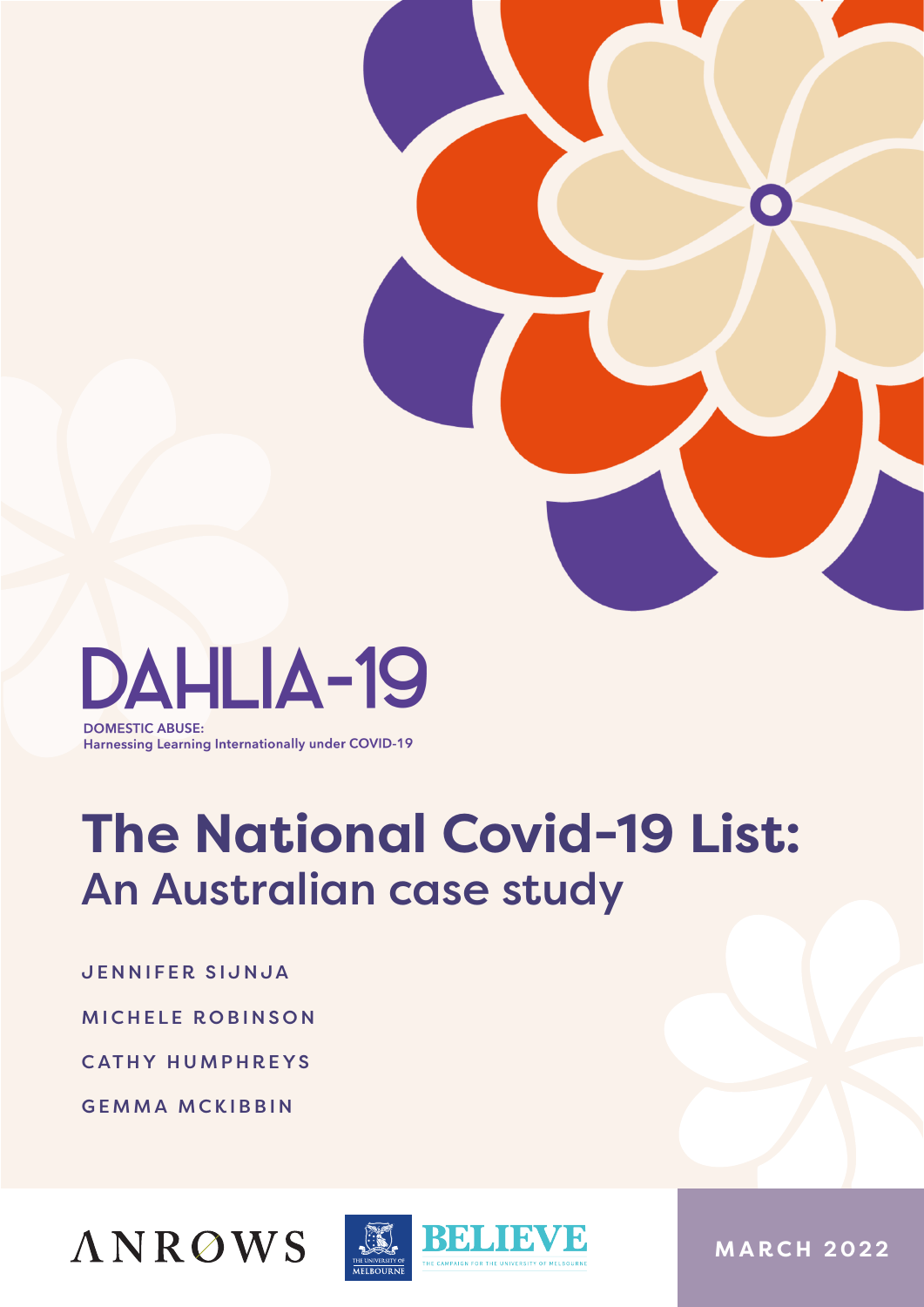

### **The National Covid-19 List: An Australian case study**

#### Authors:

Jennifer Sijnja, Michele Robinson (ANROWS) Cathy Humphreys, Gemma McKibbin (University of Melbourne)

MARCH 2022

Suggested citation: Sijnja, J., Robinson, M., Humphreys, C., & McKibbin, G. (2022). *The National Covid-19 List: An Australian case study.* Australia's National Research Organisation for Women's Safety.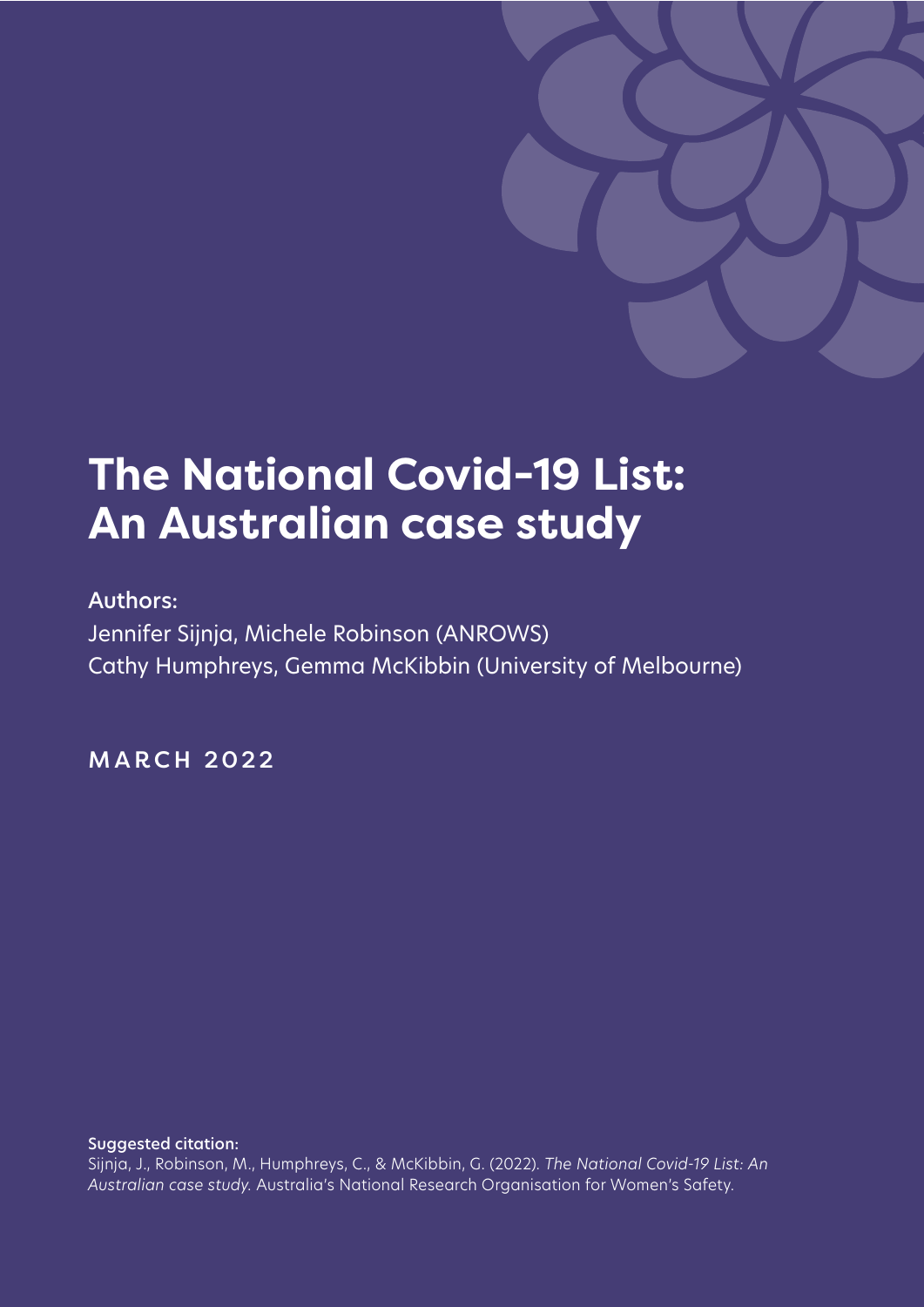#### **Introduction and case study rationale**

In Australia it is widely recognised that domestic and family violence (DFV) is one of a complex range of issues affecting parents who come into contact with the family law system – and that it "may adversely affect their capacity to make decisions about parenting arrangements and about the safety of themselves and their children" (National Domestic and Family Violence Bench Book, 2021, n.p.).

Relatedly, the operation of the family law arena has been the subject of many reviews in Australia, particularly in terms of the ways in which these contested issues of child abuse and family violence should be addressed. In 2006, changes were made to family law and the services which surround separating families when the Australian government implemented changes to the *Family Law Act 1975* (Cth) through the *Family Law Amendment (Shared Parental Responsibility) Act 2006* (Cth).

Section 60A of the *Family Law Act* (Cth) confirmed that the best interests of the child need to be considered when making a parenting order. Primary consideration under s 60CC (2) highlighted the benefit to the child of having a meaningful relationship with both parents as well as the need to protect the child from physical or psychological harm, and from being subjected to, or exposed to, abuse, neglect or family violence. Following significant advocacy, particularly from domestic violence services, and further inquiries, it was established that the child's safety was the primary consideration in cases where these two issues were in conflict.

While only a minority of separating couples file applications before what is now called the Federal Circuit and Family Court of Australia (FCFCoA), it has been argued that the culture of family law is established through the decisions and case law made in these courts (ANROWS, 2018). In 2020–21, the majority of cases before what was then called the Federal Circuit Court of Australia involved allegations of family violence (64% between November 2020 and June 2021) and considerable complexity (44%; Federal Circuit Court of Australia, 2021, p. 38).

In the months prior to the Covid-19 pandemic arriving in Australia, reform mechanisms were again underway in the family law arena. In addition to the new Notice of child abuse, family violence and risk<sup>1</sup> implemented in the second half of 2020, the "Small claims" property pilot (PPP500)<sup>2</sup> and the co-location of police and child welfare officials in family law registries,<sup>3</sup> one such mechanism is the Lighthouse Project,<sup>4</sup> which seeks to address the protection of vulnerable parties (including DFV victims and survivors) and children in family law proceedings. A further reform mechanism, announced in May 2021 but not directly related to the pandemic, is the training of court officials (judges, registrars and family consultants) by the Safe & Together Institute<sup>s</sup> which, through the leadership of David Mandel, seeks to develop domestic and DFV-informed practice within organisations.

<sup>1.</sup> See <https://www.fcfcoa.gov.au/fl/forms/notice-cafvor>

<sup>2.</sup> See <https://www.fcfcoa.gov.au/ppp500>

<sup>3.</sup> See [https://plan4womenssafety.dss.gov.au/initiative/co-location-of-state-and-territory-child-](https://plan4womenssafety.dss.gov.au/initiative/co-location-of-state-and-territory-child-protection-and-other-officials-in-family-law-court-registries/)

[protection-and-other-officials-in-family-law-court-registries/](https://plan4womenssafety.dss.gov.au/initiative/co-location-of-state-and-territory-child-protection-and-other-officials-in-family-law-court-registries/)

<sup>4.</sup> See<https://www.fcfcoa.gov.au/fl/fv/lighthouse>

<sup>5.</sup> See <https://ivylawgroup.com.au/family-courts-introduce-new-family-violence-training-initiative/>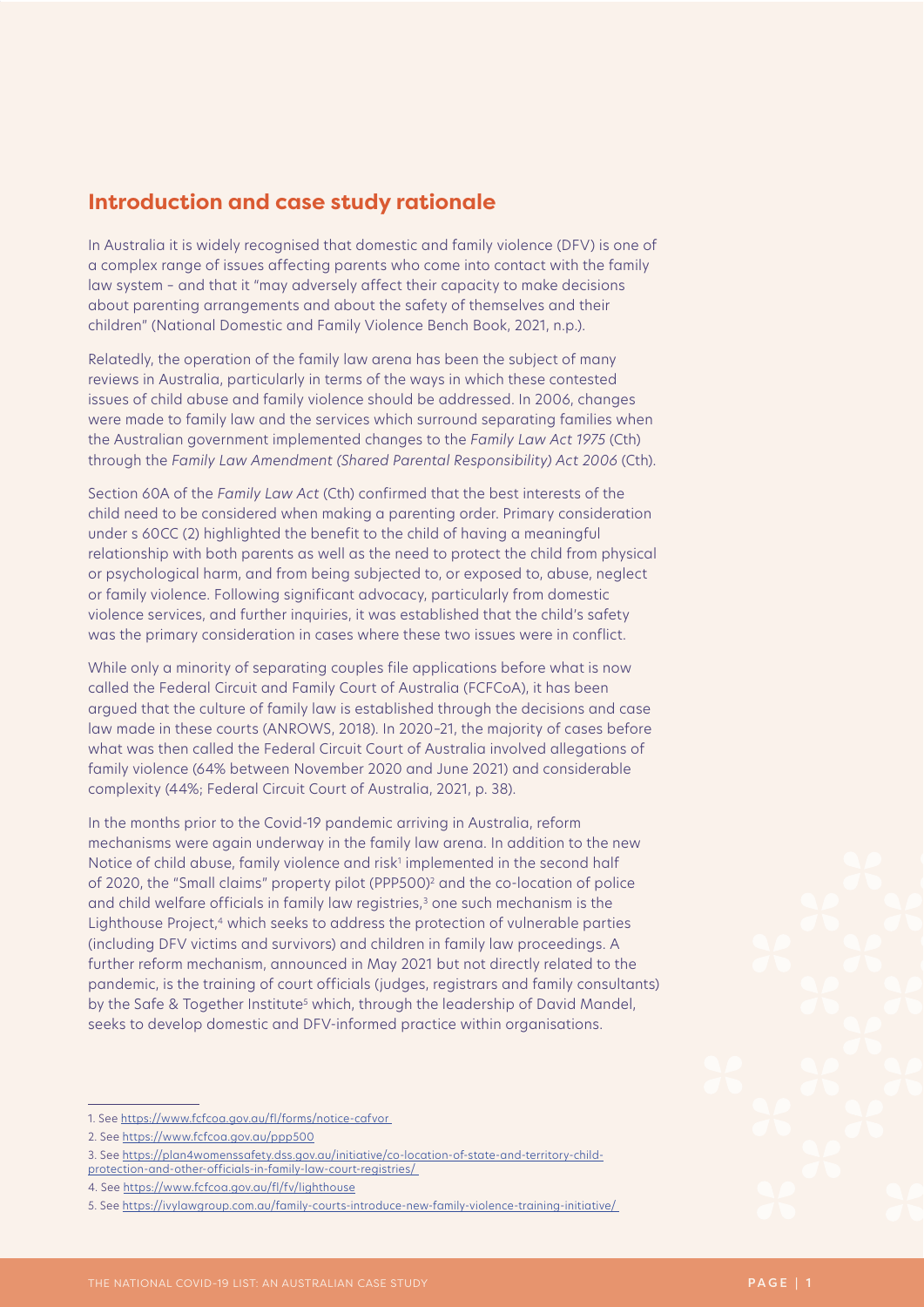Situated against this background of changes to the family law context is the National Covid-19 List – the focus of this case study. The Australian mapping report for the DAHLIA-19 study found that a major innovative change that took place in response to the Covid-19 pandemic was a rapid shift from face-to-face practice to tele-practice and online/working-from-home models (McKibbin et al., 2021). The National Covid-19 List, established on 29 April 2020 by the then Family Court of Australia and Federal Circuit Court of Australia,<sup>6</sup> represents a landmark shift in how urgent family law matters are addressed and progressed, with the transition to an online model giving rise to a new possibility of managing these matters centrally. This critical shift allowed the Courts, for the first time, to allocate resources where they were required nationally, and not be beholden to allocations per state and territory.

Further issues that informed the choice of the National Covid-19 List included that it was reported on positively by key informants from the first half of the DAHLIA-19 study; it was not a development which was widely known within the DFV sector; and the team wished to understand more about the details which could be of interest beyond Australia. While the list is not DFV-specific, the early reports are that many of the cases that are slated for a priority response are cases which involve DFV.

#### **Background, evidence and consultations**

The National Covid-19 List is a court list dedicated to addressing urgent family law disputes arising due to the Covid-19 pandemic. Examples of matters addressed by the List include:

- an escalation or increase in risk of family violence
- suspension of parenting orders due to a family violence order
- disputes about children being vaccinated against Covid-19
- parties being unable to fulfil parenting obligations due to testing positive to Covid-19
- travel arrangements or border restrictions impacting children travelling between residences
- Covid-19-related employment that impacts parenting arrangements or compliance with orders (FCFCoA, 2021a).

The List was designed to operate online, in response to the extensive lockdowns in place across Australia early in the pandemic, and as part of a greater shift to online models: applications are filed electronically, and are dealt with in one of three ways:

- an electronic court hearing before a judge
- an electronic court hearing before a senior judicial registrar or judicial registrar
- electronic dispute resolution, mediation or conciliation (where appropriate) with a judicial registrar – and with a court child expert in certain circumstances (FCFCoA, 2021a).

The List was established in response to a 39 per cent increase in the number of urgent applications filed in the Family Court of Australia, and a 23 per cent increase

<sup>6.</sup> On 1 September 2021, these two courts were amalgamated into the Federal Circuit and Family Court of Australia.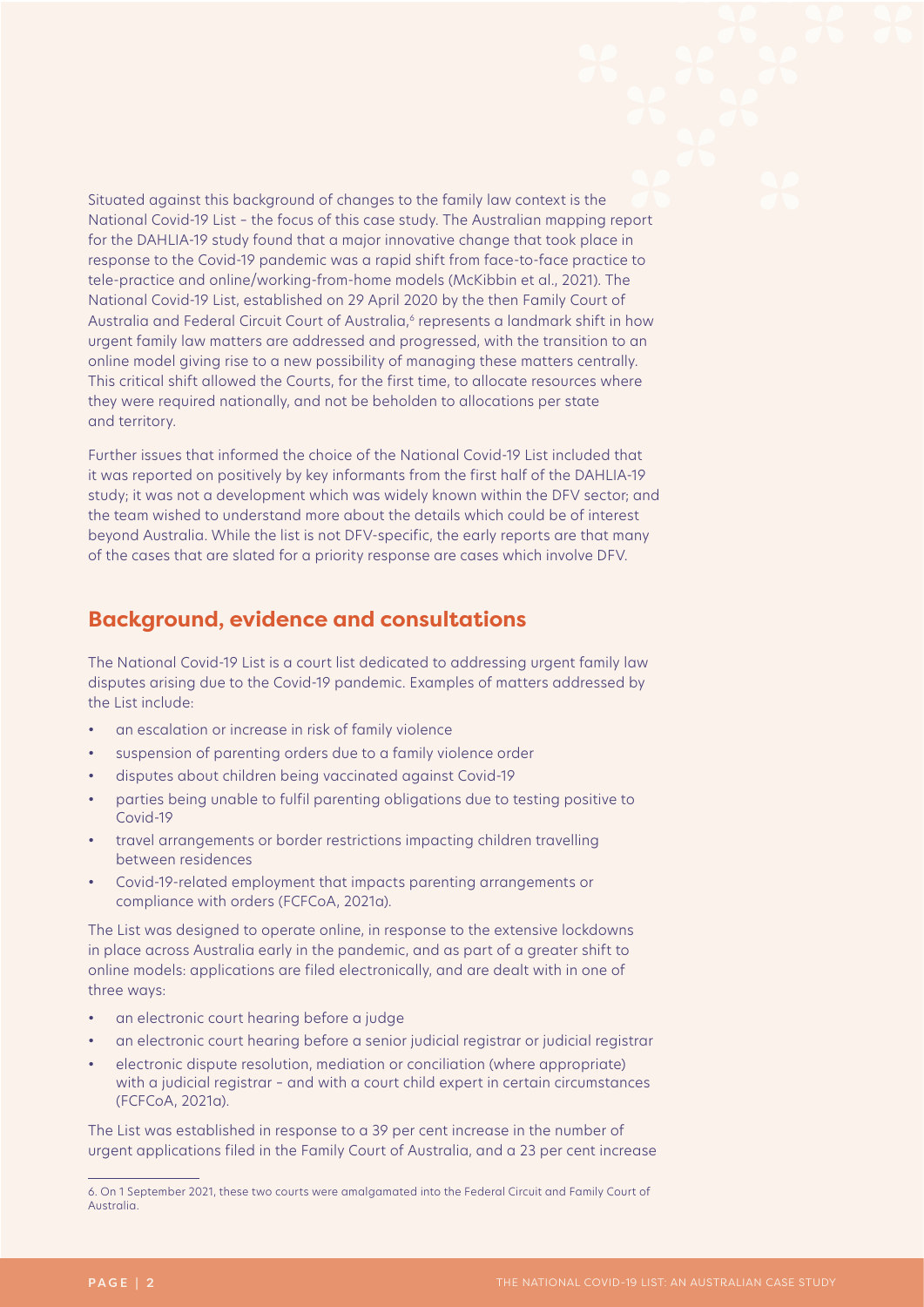in the same in the Federal Circuit Court of Australia, over a four-week period in the beginning of the pandemic (March to April 2020; Family Court of Australia & Federal Circuit Court of Australia, 2020, April 26). Urgent applications increased by 181 per cent in the Family Court, and 96 per cent in the Federal Circuit Court, between March and December 2020 (Interview 2, FCFCoA representative).

Statistical analysis processes taking place within the Courts identified an increase in the number of urgent applications filed since the pandemic began. At the same time, consultations were underway with key external stakeholders – including Women's Legal Services in New South Wales, Queensland and Victoria, and Women's Safety NSW – who notified the Courts that they were receiving an increasing number of enquiries concerning Covid-19 and parenting matters:

What happened on our DV helpline when we went into lockdown was our calls changed to be women seeking assistance on longstanding child contact arrangements that were disintegrating in the Covid environment. They sought our assistance because they were concerned about their children, and their children's health. (INTERVIEW 1, LEGAL SERVICES PROFESSIONAL)

The Courts initially advised family dispute resolution in accordance with s 60I of the *Family Law Act 1975,* unless one of the exemptions applied, but

for our clients – they can't work it out, they haven't got someone reasonable on the other side. One of our clients stopped contact because their kid had an autoimmune issue. She must have sent him a note. And then he came through the door and bashed her up. (INTERVIEW 1, LEGAL SERVICES PROFESSIONAL)

There were also concerns reported by the service system about Covid-19 being "weaponised" by perpetrators, and the Court response provided clear messages that contradicted the stories perpetrators were telling:

It sent the message that the Court is still open. Perpetrators were telling women that the court is shut, you have nowhere to go. But this sent the opposite message. (INTERVIEW 1, LEGAL SERVICES PROFESSIONAL)

The crisis also potentially was an opportunity created through an urgent and online response.

By opening up courts and also making it a quicker turnaround, you're probably going to get a different client base coming through, probably there'll be more clients who are at greater risk. Because the inaccessibility of the court usually pushes those clients out. They don't have time to get there. They can't go through the number of hoops that have to be jumped through to get into there. So in all likelihood, you possibly will be dealing with more dangerous situations. (INTERVIEW 1, LEGAL SERVICES PROFESSIONAL)

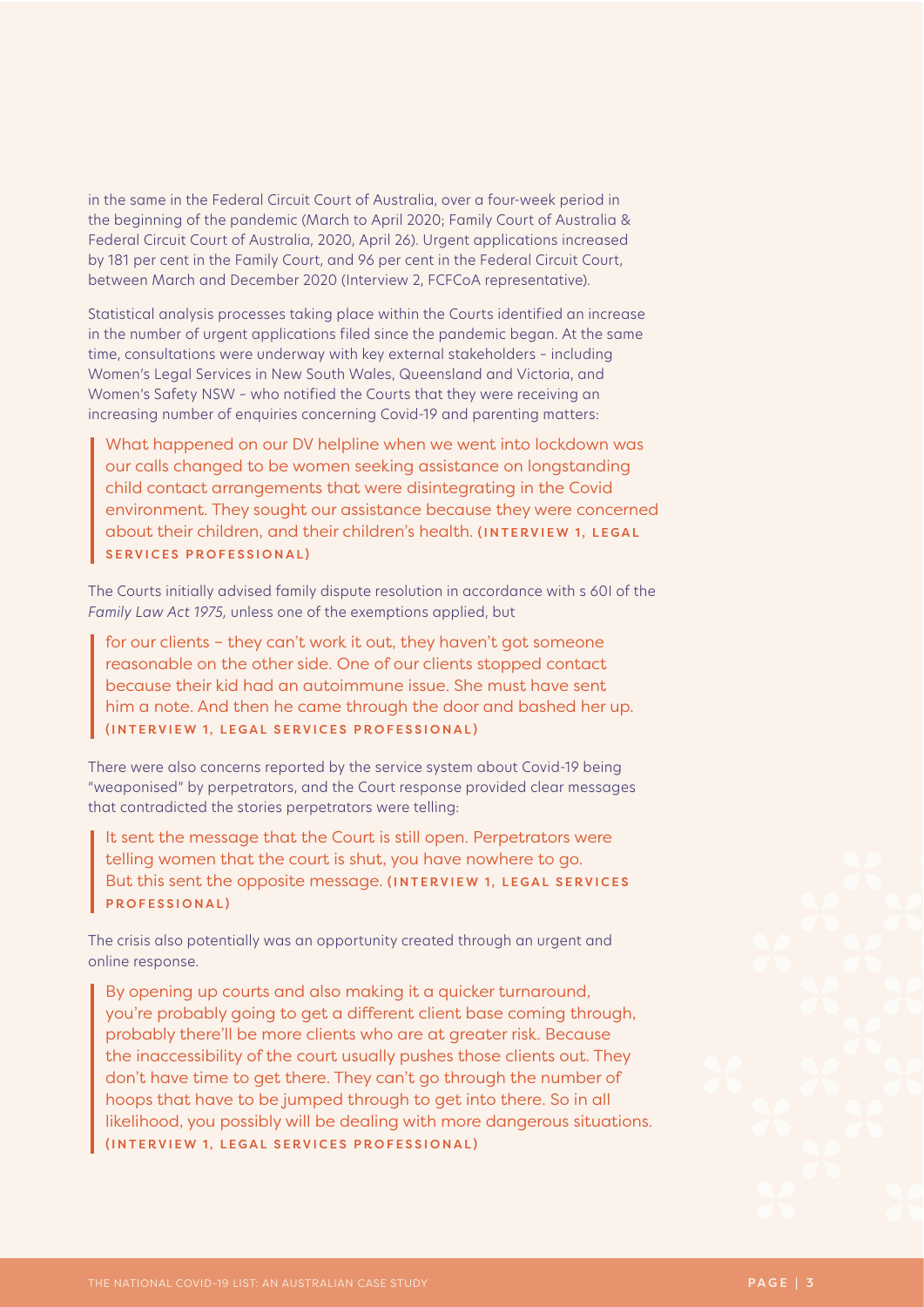In summary, the National Covid-19 List provided a response in a crisis that, while not singularly directed at DFV, enabled increased visibility of and faster response to situations involving DFV connected to the Covid-19 pandemic.

#### **Implementation and funding**

The National Covid-19 List is a new initiative, established by the Chief Justice in response to the Covid-19 pandemic and the resulting rapid increase in urgent applications.<sup>7</sup>

The List is for family law matters – urgent or of a priority nature – where applications have been filed as a direct result of, or with a significant connection to, the Covid-19 pandemic. Individuals can file on their own behalf in the List, with applications pertaining to matters including, for example, those involving an escalation or increase in risk of family violence stemming from the Covid-19 pandemic, and suspension of parenting orders due to a family violence order (FCFCoA, 2021a).

It was initially established without additional funding – made possible through the temporary reallocation of existing resources – but it received funding of \$2.5 million over two years (up until 30 June 2022), for four registrars and two registrar support staff, through Australia's Economic Recovery Plan (Commonwealth of Australia, 2020, p. 55).

National Covid-19 List registrars administer the List. If an application meets the criteria (FCFCoA, 2021a), it is given a first return date before a judicial registrar, a senior judicial registrar or a judge either:

- within three business days of being considered, if assessed as urgent
- within seven business days, if assessed as priority but not urgent.

To meet the criteria, an application:

- must be filed as a direct result of the Covid-19 pandemic (or, if not as a direct result, the application must have a significant connection to the pandemic)
- must relate to a matter that is urgent or of a priority nature
- must be accompanied by an affidavit
- must relate to a matter that can be addressed using electronic means (e.g. telephone, video link; FCFCoA, 2021a).

If safe to have done so, reasonable attempts to resolve the matter before filing in the List must have been made (FCFCoA, 2021a).

The electronic operation of the List, in terms of both applications and hearings, enables national resources to be distributed most effectively.

You could file in Brisbane but get a judge in Tasmania – they could shuffle resources so you weren't limited by local resourcing. And people away from the eastern seaboard had access that they'd just never had before. (INTERVIEW 1, LEGAL SERVICES PROFESSIONAL)

<sup>7.</sup> Note: litigants could previously apply to have matters listed urgently; the new National Covid-19 List allowed these applications to be managed nationally – using national resources – and thus heard as quickly as possible.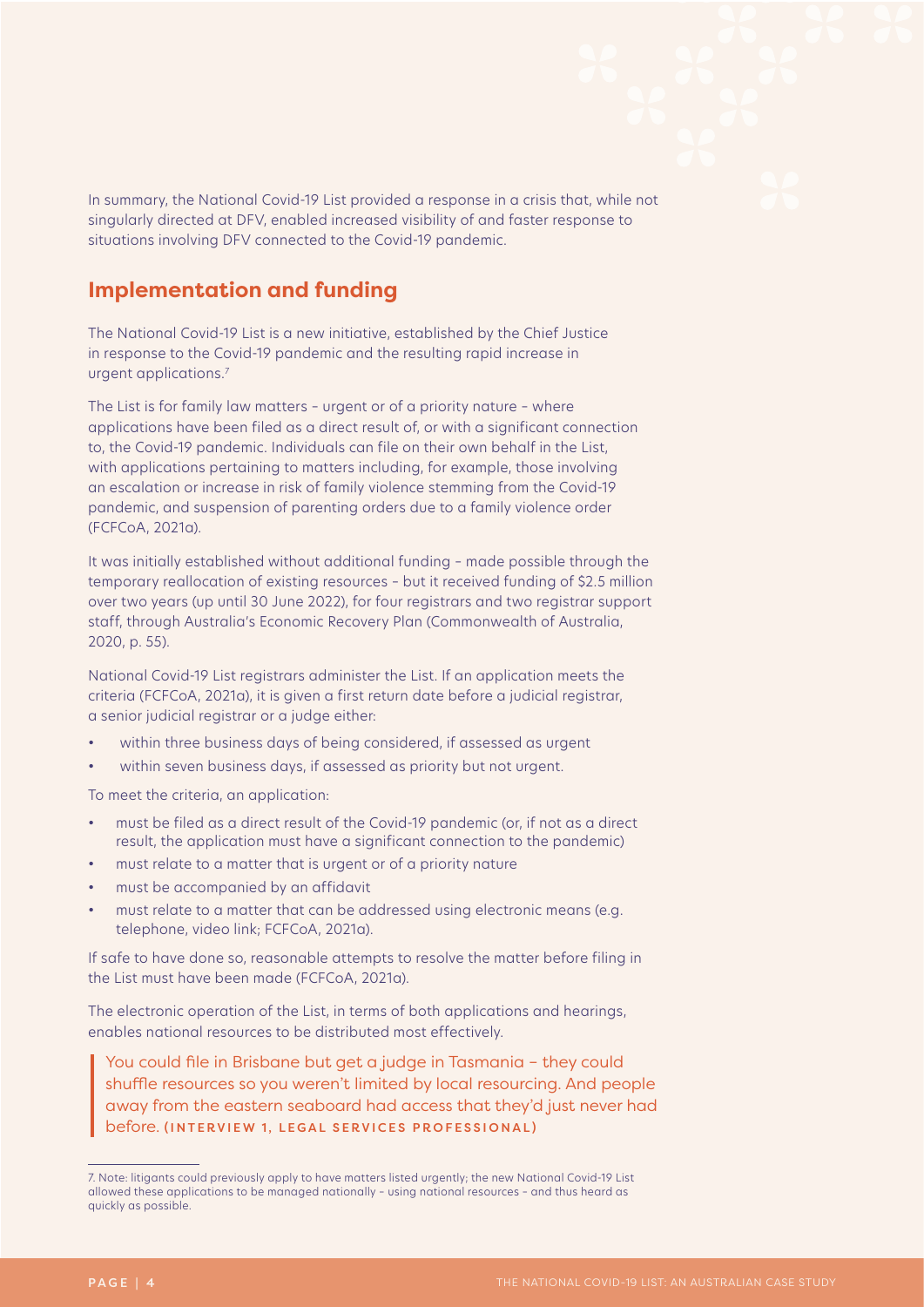#### **Interaction with other sectors**

Before the List was established, the Family Court and the Federal Circuit Court investigated whether a similar structure was in place, either nationally or internationally, but did not find any comparable structures to aid in the modelling for the List (Interview 2, FCFCoA representative).

However, the current Federal Circuit and Family Court of Australia works with legal actors, legal aid agencies and child welfare agencies to ensure the effective operation and take-up of the List: the Chief Justice and other Court officials meet regularly with stakeholders, and remind practitioners in all states and territories about the benefits and availability of the List (Interview 2, FCFCoA representative).

#### **Funding and continuation beyond Covid-19**

At the time of writing (March 2022) it is unclear whether the initiative will continue beyond the Covid-19 pandemic. Funding is scheduled to run out on 30 June 2022 (Interview 2, FCFCoA representative).

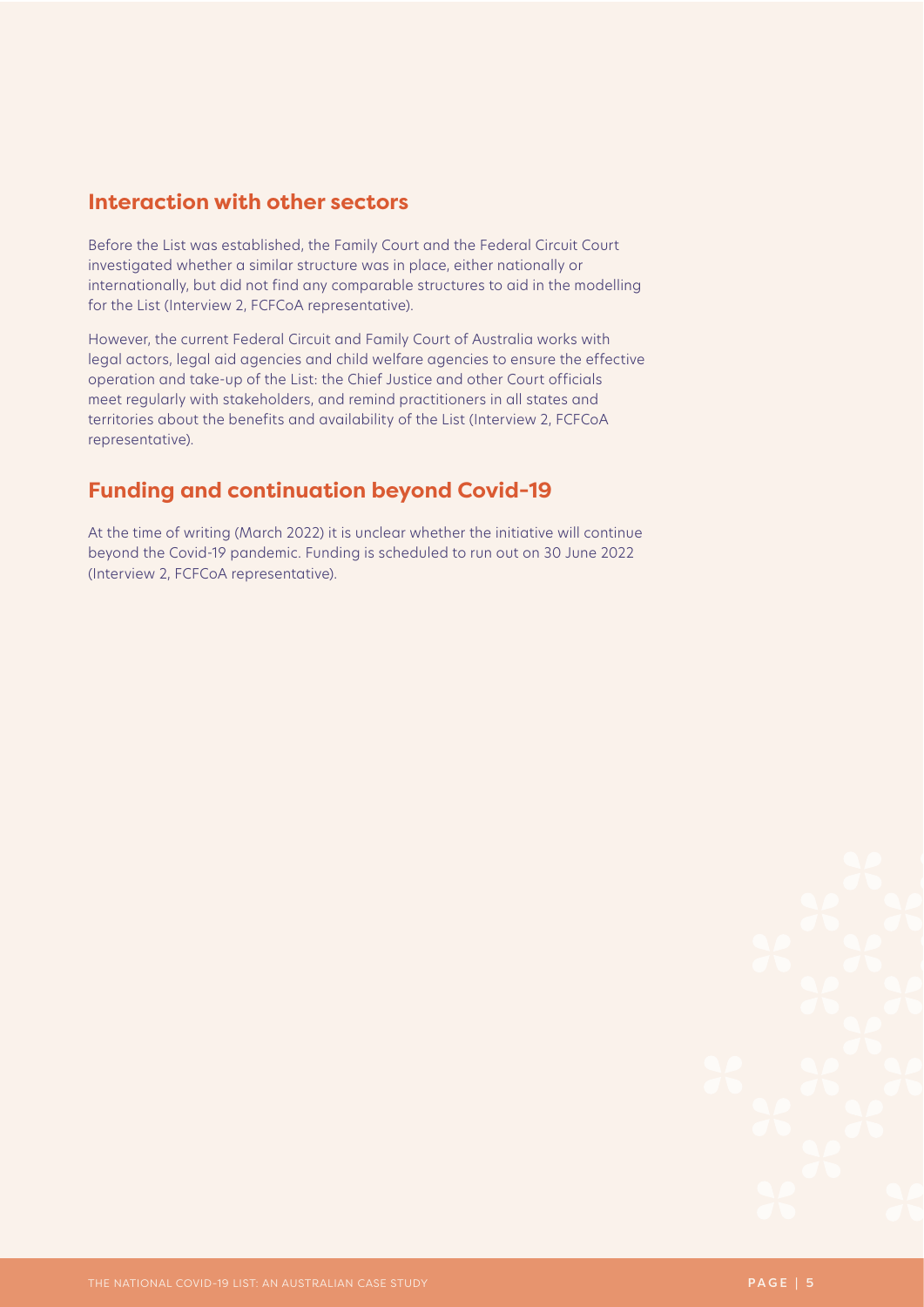# **Case study methods**

The case study method developed by Yin (2009) emphasises that it is an iterative rather than a linear process. It involves planning, design, preparation, collection of data, analysis of data and the sharing or writing up of the data. The case study method creates visibility of the "messy" process of research, whereby research questions, new informants, examples and documentation come to light across the life of the study.

#### **Data collection**

The case study involved semi-structured interviews (N=2), analysis of media reports, public websites, and documentary analysis of written response to questions.

The semi-structured interviews (Braun & Clarke, 2019) involved key informants with specific knowledge of the history, development and implementation of the initiative. These were interviews of up to one hour and were recorded prior to transcript analysis. One key informant, rather than providing an interview, chose to respond in written detail to the questions provided through the interview schedule.

Further sources of information were taken from an analysis of selected websites and media as the team searched for further evidence and information.

#### **Ethics**

The ethics process established for the DAHLIA-19 project through University of Melbourne and University of Central Lancashire provided the ethical framework for the study.

#### **Limitations**

The List has not yet been evaluated and hence there is little public evidence of effectiveness. Covid-19 provided a crisis to which the FCFCoA responded. While there is formal feedback provided on a regular basis to the Chief Justice to ensure that the List is responding to its original goals, it has not undergone a process of formal evaluation.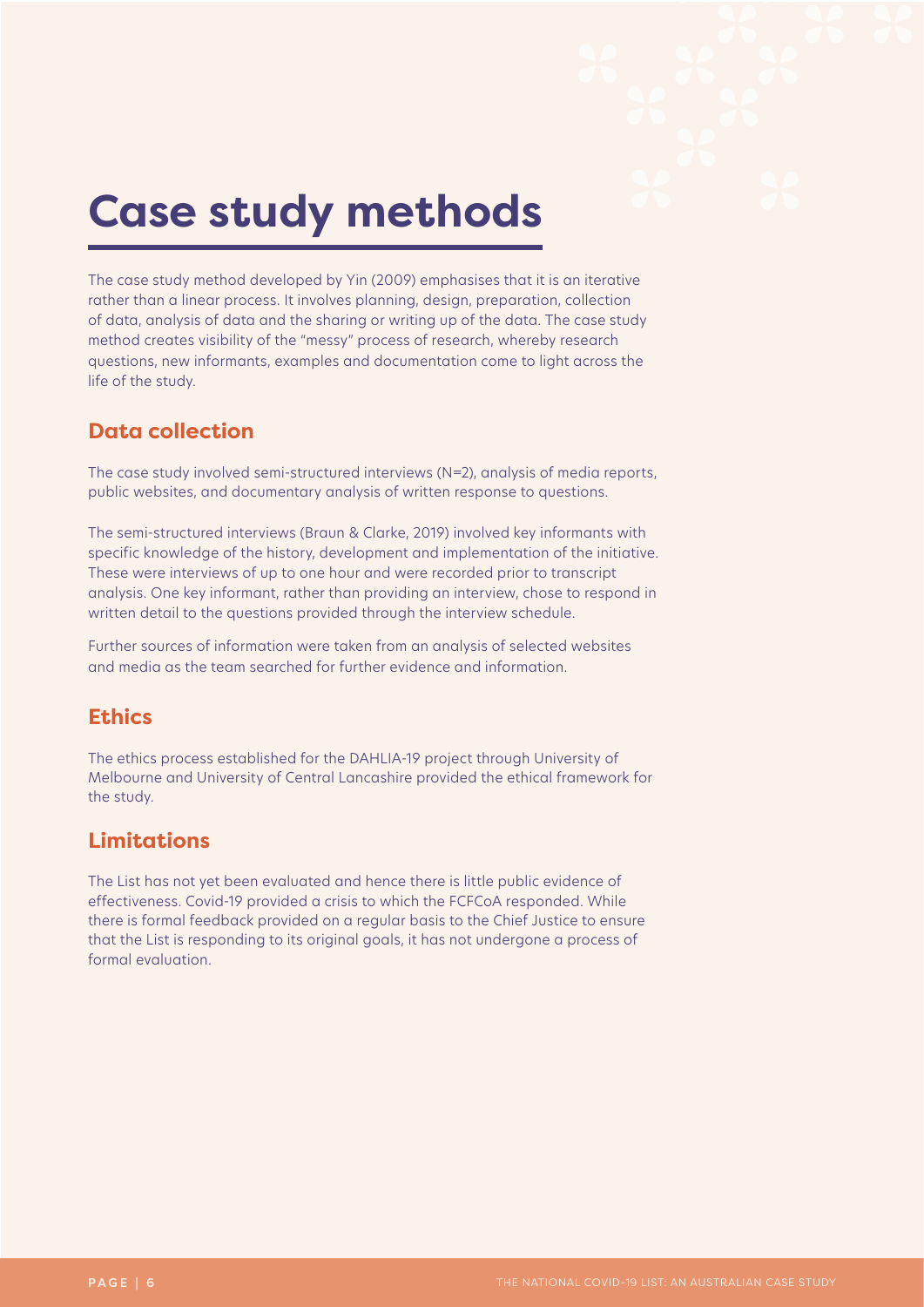## **Evidence**

#### **Reach, acceptability and impact**

No formal report assessing the impact of the List has yet been prepared, but private internal briefings – to monitor the operation of the List and ensure appropriate, ongoing resourcing – are provided to the Chief Justice and the CEO of the FCFCoA (Interview 2, FCFCoA representative).

A communique, dated May 8 2020 and addressed to Geoff Dickson QC (President, Family Law Bar Association) from the Hon Will Alstergren (Chief Justice of the FCoA and Chief Judge of the FCCoA), noted that the Covid-19 List had been a "great success" in its first week, and that 91 per cent of applications filed had met the criteria and were accepted into the List (Alstergren, 2020, May 8).

In December 2020, the FCoA and the FCCoA announced the expansion of the Covid-19 List to provide for additional senior registrar and registrar resources, and reported that that Courts had received in excess of 430 applications for the List since the initiative began (in April of that year; FCoA & FCCoA, 2020). Justice Alstegren said:

We are preparing for the likely increase of urgent applications following the holiday period which is a time that often places additional emotional and financial stress on families … The Courts have demonstrated this year that they have the ability to respond to a changing environment and to deal with these types of matters quickly and on a national basis. (FCOA & FCCOA, 2020)

#### **Barriers encountered**

An interview with an FCFCoA representative indicated that the primary challenge facing the establishment of the List was the unpredictability of the developing Covid-19 pandemic, and the different impacts with which it was felt in different states and territories. There was also a need to reallocate resources in support of the operation of the List, but this interviewee noted that "these impediments were successfully negotiated" (Interview 2, FCFCoA representative).

#### **Recommendations for strengthening/adapting initiative**

The National Covid-19 List requires adequate resourcing – in particular, funding registrars, registry staff and registrar support staff, and ensuring the availability of judges to hear applications when necessary – to provide the service of quickly identifying and listing urgent matters while managing the unpredictability of the pandemic (including restrictions associated with public health orders enacted in response to its spread; Interview 2, FCFCoA representative).

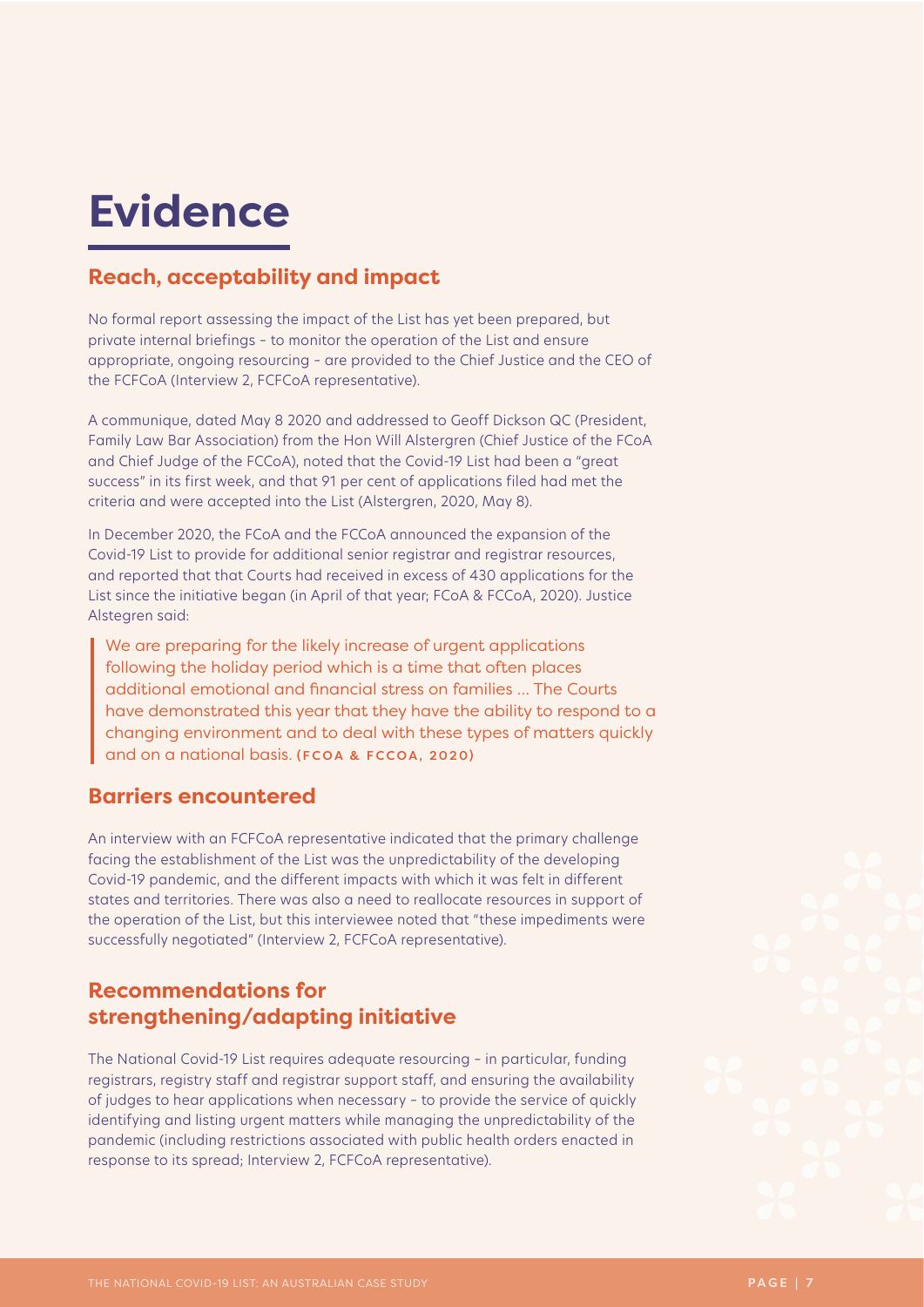## **Future promise**

#### **Transferability to other contexts**

The Covid-19 List is part of the Courts' case management pathway, and "the successful nature of the national and electronic Covid-19 List has led to the implementation of other national lists such as the National Contravention List" (Interview 2, FCFCoA representative). The National Contravention List is designed to address alleged breaches of court orders; like the Covid-19 List, individuals who allege a breach of court orders can file in it on their own behalf, and it operates electronically across all Australian jurisdictions.<sup>8</sup>

There is also a suggestion that elements of the model could be transferred to state contexts, and rural and remote areas. The legal services professional interviewed acknowledged that while the federal courts had the technology required to successfully and rapidly make the shift online, this is not the case in state courts. They continued:

But you can see how that model of doing something, like a specialist court using technology e.g. state specialist DV courts – maybe they should be thinking about investing in technology to open up the specialist nature of those courts to other geographical zones. So it gives ideas … I think for so long there's been an impediment to doing things remotely because e.g. what about it not being the most pure form of evidence? But then … what about people in rural areas who have no access at all? Where is that line drawn in terms of a level of access that is sort of good enough, vs. absolutely nothing, and being left to their own devices to work these things out? In places with geography like Australia that complete and utter lack of access needs to be factored in in how we go forward. (INTERVIEW 1, LEGAL SERVICES PROFESSIONAL)

#### **Potential to be used in future pandemics/crises and to be embedded in policy/practice in the long term**

As mentioned above, the long-term status of the initiative is unclear. Until funding is scheduled to cease in June 2022, the Court will monitor the need for the continuation of the List, noting that its success has seen it used as a model for other national and electronic lists (for example, the National Contravention List). In November 2021, a court official noted:

The continuity of the Covid-19 Lists is yet to be determined in the context of the ever-changing Covid-19 landscape. The Court is committed to ensuring that a specialist method of hearing is available for matters involving specialist criteria, such as Covid-19-related issues, and we will continue to actively consider the most effective way to enable this both during the funded period and post-funding. (INTERVIEW 2, FCFCOA REPRESENTATIVE)

8. For further information, see <https://www.fcfcoa.gov.au/national-contravention-list>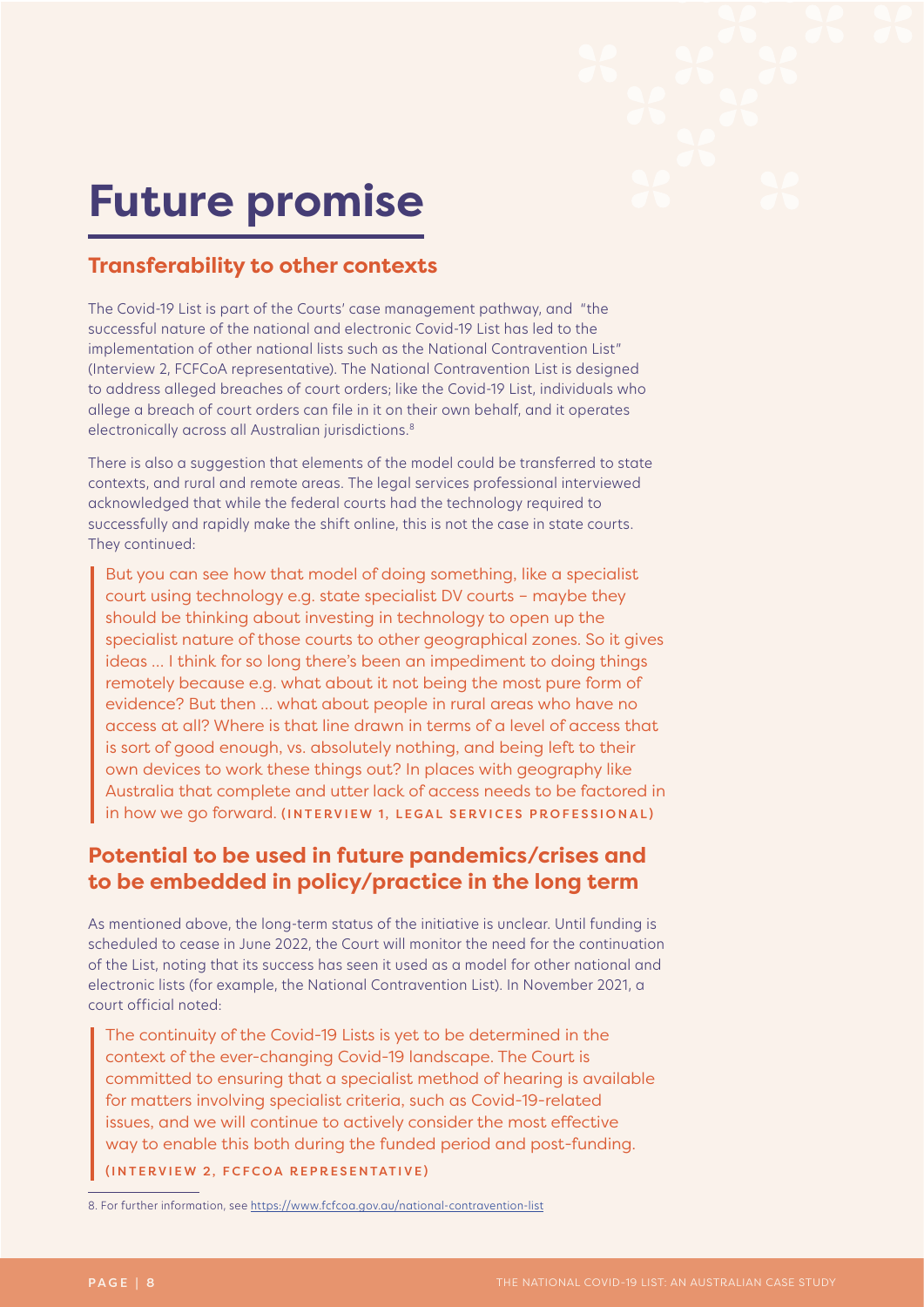#### **Learning for other sectors**

At the point of writing, there is much yet to understand about the operation of the National Covid-19 List. Feedback from children, women and men as well as service providers and legal professionals will be critical to understanding the potential of the List. There are a number of issues that are not clear at this point including the extent to which children impacted by DFV are prioritised; how perpetrators of violence are impacted; the experiences of children and adult survivors of DFV; and the views of practitioners engaged with the List.

Stakeholder consultation is crucial – including listening to experts and opening up dialogue with external stakeholders. Through the consultation process:

We got credibility, it established us as relevant stakeholders for the Court – not just private lawyers and law societies. I told them that if you open up, you're going to get cases where women are in much more danger, because they're going to be able to get in there quickly. And it seems like they are preparing for that – they're now talking about safety. But you have to start somewhere and *have an openness to bringing expertise in.* (INTERVIEW 1, LEGAL SERVICES PROFESSIONAL, EMPHASIS ADDED)

The ability of an online service to distribute work to where there is capacity has not necessarily been used extensively in Australia. The demand during a crisis and the rapid shift to tele-practice and other online services has brought about a rapid change in the DFV sector as well as other areas (McKibbin et al., 2021). A "snapback" to pre-Covid-19 working arrangements would fail to capitalise on opportunities demonstrated in the recalibrating of the service system, with the National Covid-19 List a good example.

The List does not stand alone. The implementation of new risk assessment processes (the Lighthouse Project) and DFV-informed training and education for court personnel highlights the need for a broader systems approach to change. Change in one area needs to be supported by change in another if there are not to be unintended consequences (Ison & Straw, 2020).

A crisis creates threat, harm and vulnerability, but can also be an opportunity for positive change. The introduction of the National Covid-19 List demonstrated that when a group of stakeholders (in this instance from inside the Courts and CEOs from the DFV sector) were ready with an innovative plan, change that can often take years was able to be rapidly instituted. There are lessons for other sectors in "seizing a crisis" to create much-needed change.

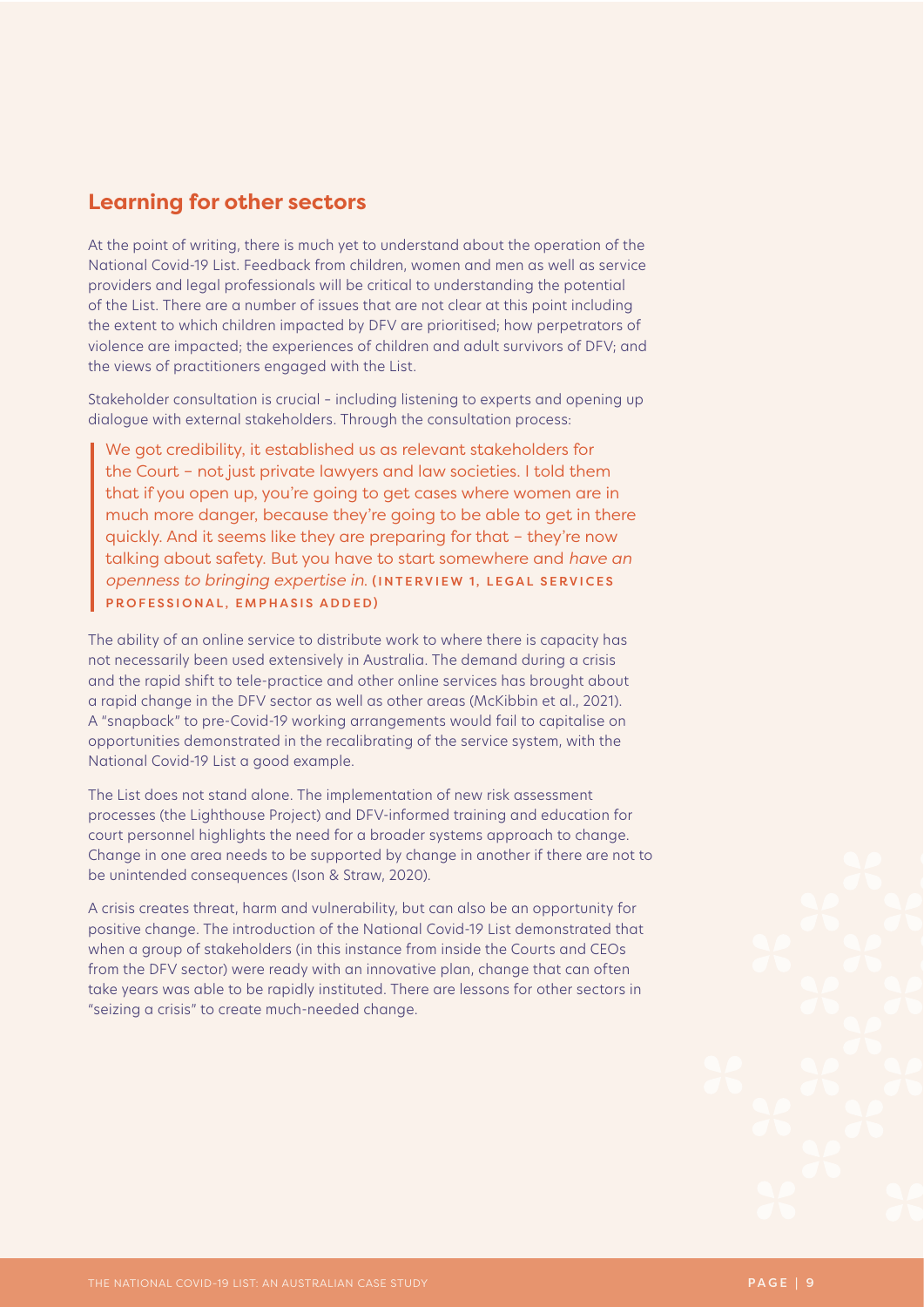### **References**

- Alstergren, W. (2020, May 8). *Announcement of important innovations in child abuse, family violence and risk notification, screening and assessment, and update on the COVID-19 Lists* [Letter to Geoff Dickson QC]. The Victorian Bar Inc. <https://www.vicbar.com.au/sites/default/files/doc02140920200508102350.pdf>
- Australia's National Research Organisation for Women's Safety. (2018). *Review of the family law system: Submission to the Australian Law Reform Commission's discussion paper* [Submission]. Australian Law Reform Commission. [https://www.](https://www.alrc.gov.au/wp-content/uploads/2019/08/family-law_278._anrows.pdf) [alrc.gov.au/wp-content/uploads/2019/08/family-law\\_278.\\_anrows.pdf](https://www.alrc.gov.au/wp-content/uploads/2019/08/family-law_278._anrows.pdf)
- Braun, V., & Clarke, V. (2019). Reflecting on reflexive thematic analysis. *Qualitative Research in Sport, Exercise and Health, 11*(4), 589–97.
- Commonwealth of Australia. (2020). *Budget Measures: Budget Paper No. 2 2020–21.* [https://parlinfo.aph.gov.au/parlInfo/search/display/display.w3p;query=Id%3A%22](https://parlinfo.aph.gov.au/parlInfo/search/display/display.w3p;query=Id%3A%22publications%2Ftabledpapers%2Fe6270c26-a7e4-42eb-a392-b55a9008c2d0%22) [publications%2Ftabledpapers%2Fe6270c26-a7e4-42eb-a392-b55a9008c2d0%22](https://parlinfo.aph.gov.au/parlInfo/search/display/display.w3p;query=Id%3A%22publications%2Ftabledpapers%2Fe6270c26-a7e4-42eb-a392-b55a9008c2d0%22)
- Family Court of Australia, & Federal Circuit Court of Australia. (2020, April 26). *Family Court of Australia and Federal Circuit Court of Australia launch COVID-19 List to deal with urgent parenting disputes* [Media release]. Law Society of New South Wales. [https://www.lawsociety.com.au/sites/default/files/2020-04/13MR\\_](https://www.lawsociety.com.au/sites/default/files/2020-04/13MR_COVID19%20LIST_FINAL_EMBARGOED%20UNTIL%2026%20April%202020.pdf) [COVID19%20LIST\\_FINAL\\_EMBARGOED%20UNTIL%2026%20April%202020.pdf](https://www.lawsociety.com.au/sites/default/files/2020-04/13MR_COVID19%20LIST_FINAL_EMBARGOED%20UNTIL%2026%20April%202020.pdf)
- Family Court of Australia, & Federal Circuit Court of Australia. (2020, December 20). *Family Court of Australia and Federal Circuit Court of Australia expand COVID-19 List to help families impacted by pandemic* [Media release]. Law Society of New South Wales. [https://www.lawsociety.com.au/sites/default/files/2020-12/](https://www.lawsociety.com.au/sites/default/files/2020-12/Courts%20list%20expanded%2021%20Dec.PDF) [Courts%20list%20expanded%2021%20Dec.PDF](https://www.lawsociety.com.au/sites/default/files/2020-12/Courts%20list%20expanded%2021%20Dec.PDF)
- Federal Circuit Court of Australia. (2021). *Federal Circuit Court of Australia Annual Report 2020–2021.* [https://www.fcfcoa.gov.au/sites/default/](https://www.fcfcoa.gov.au/sites/default/files/2021-10/21496%20FCC%20Annual%20Report%202020-21%20Web.pdf) [files/2021-10/21496%20FCC%20Annual%20Report%202020-21%20Web.pdf](https://www.fcfcoa.gov.au/sites/default/files/2021-10/21496%20FCC%20Annual%20Report%202020-21%20Web.pdf)
- Federal Circuit and Family Court of Australia. (2021a). *Family law: National COVID-19 List.* <https://www.fcfcoa.gov.au/covid-list>
- Federal Circuit and Family Court of Australia. (2021b). *Family violence: Lighthouse Project.* <https://www.fcfcoa.gov.au/fl/fv/lighthouse>
- Ison, R. & Straw, E. (2020). *The hidden power of systems thinking.* Routledge.
- McKibbin, G., Humphreys, C., Gallois, E., Robinson, M., Sijnja, J., Yeung, J., & Goodbourn, R. (2021). *"Never waste a crisis": Domestic and family violence policy*  and practice initiatives in response to COVID-19. ANROWS. [https://www.anrows.](https://www.anrows.org.au/publication/never-waste-a-crisis-domestic-and-family-violence-policy-and-practice-initiatives-in-response-to-covid-19/) [org.au/publication/never-waste-a-crisis-domestic-and-family-violence-policy](https://www.anrows.org.au/publication/never-waste-a-crisis-domestic-and-family-violence-policy-and-practice-initiatives-in-response-to-covid-19/)[and-practice-initiatives-in-response-to-covid-19/](https://www.anrows.org.au/publication/never-waste-a-crisis-domestic-and-family-violence-policy-and-practice-initiatives-in-response-to-covid-19/)9

<sup>9.</sup> This report is also available through the DAHLIA-19 website:<https://www.dahlia19study.com/reports>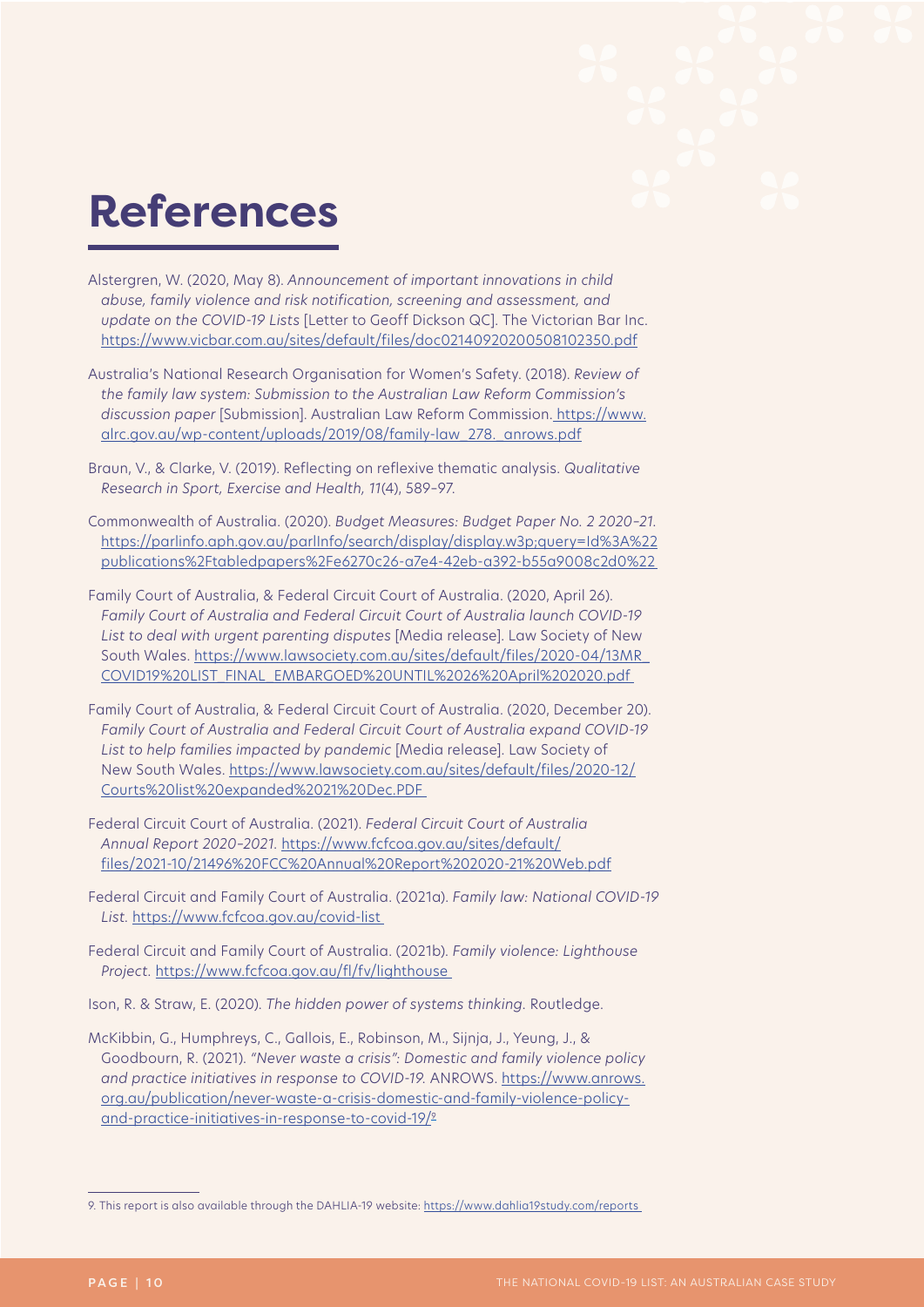National Domestic and Family Violence Bench Book. (2021). *Prevalence of domestic and family violence in the family law system.* [https://dfvbenchbook.aija.org.au/](https://dfvbenchbook.aija.org.au/foundational-information/prevalence-of-domestic-and-family-violence-in-family-law-system/) [foundational-information/prevalence-of-domestic-and-family-violence-in-family](https://dfvbenchbook.aija.org.au/foundational-information/prevalence-of-domestic-and-family-violence-in-family-law-system/)[law-system/](https://dfvbenchbook.aija.org.au/foundational-information/prevalence-of-domestic-and-family-violence-in-family-law-system/)

Yin, R. (2009) *Case Study Research* (4th Edition). Sage.